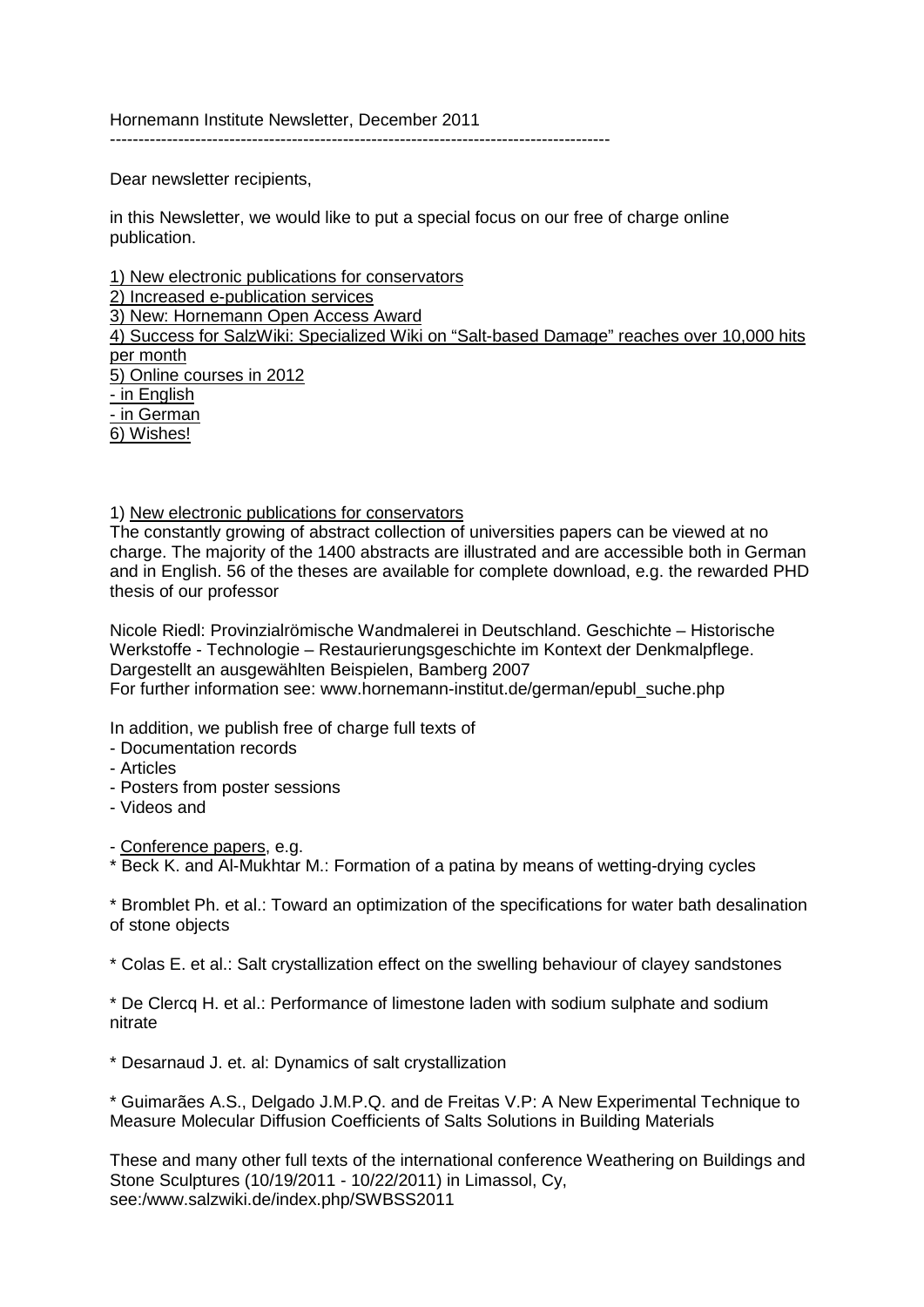# 2) Increased e-publication services: Now you have the choice!

We have increased our service for electronic publications on our website: Users have the choice between publications which can be kept up to date with a personal user ID and publications without an update option, but with better searchability. The Hornemann Institute now offers a "persistent identifier" for important publications to its authors in cooperation with the Technische Informationsbibliothek Hannover (TIB). These DOIs (Digital Object Identifier) are easier to find and are also accepted as reference by many scientific journals. With this free of charge offer of electronic publishing the Hornemann Institute promotes the exchange of information among professional restorers / conservators. All copyrights are maintained, further publications are possible at any time.

## 3) New: Hornemann Open Access Award

In 2012 we will give the first Hornemann Open Access Award on the occasion of the *Hildesheimer Tag der Restaurierung* (Hildesheim Day of Restoration) on January 27, 2012. Eligible are theses which are available free of charge on the Institute's website. Criteria are strong demand as well as scientific quality, to be reviewed by an external scientific advisory board.

#### 4) Success for SalzWiki: Specialized Wiki on "Salt-based Damage" reaches over 10,000 hits per month

Rarely does a wiki reach such a large audience as SalzWiki (www.salzwiki.de) operated by the Hornemann Institute. Moreover, SalzWiki has the advantage of having its content created by a network of renowned research experts from Germany and abroad, and is therefore extremely unlikely to contain the kind of flaws often associated with Wikipedia.

The SalzWiki information platform was started in 2009, initially in German, and soon it will consist of 3 areas: The first 2 areas are public wikis on the same subject, one in German www.salzwiki.de and the other in English, which will go online at the end of 2011 under www.saltwiki.net. Their contents have been developed separately and will enrich one another. All registered users can contribute to discussions on "salts and salt damage" and make improvements. The "News" section contains information on events, projects and recently published articles on SalzWiki.

The third area is a limited access multilingual repository which is connected to both wikis and serves the scientists as a virtual research environment with a memory for published reviews, images or data.

For further information see: http://idw-online.de/en/news453113 or www.salzwiki.de

### 5) Online Courses in 2012

In English

Conservation of Globes

by Dr. Patricia Engel and Michael Höjlund Rasmussen

2 January to 26 February 2012

The main chapters deal with specific suggestions for conservators concerning concrete practical conservation requests including the preparation of some materials and the techniques of surface cleaning on globes.

Restoration Theories and Methods from 1945 to the present day

by Prof. Dr. Ursula Schädler-Saub 12 March to 13 May 2012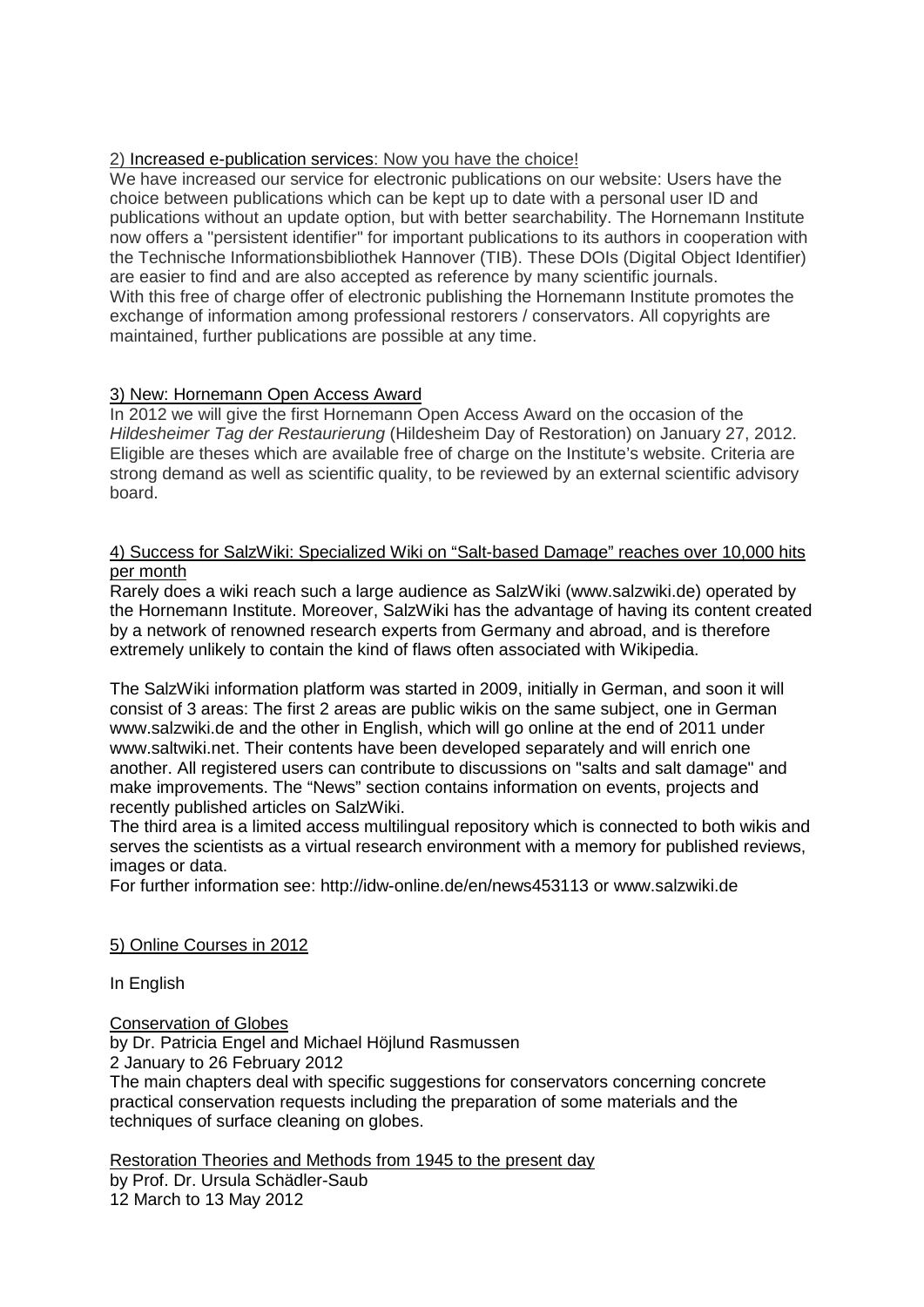The course focuses on the history of restoration as explained through the different restoration theories and their practical application in Italy and elsewhere since the late 1940s

The Examination of Transparent Coatings on Furniture and Wooden Objects

by Prof. Dr. Maierbacher-Legl, Julia Schultz M.A., Merle Strätling M.A. 24 September to 25 November 2012

This course emphasizes a practical approach to coatings examination, from overall inspection techniques to spot analysis.

Microbic Infestation of Objects of Art and Cultural Heritage

by Prof. Dr. Karin Petersen and Barbara Hentschel M.A.

24 September to 25 November 2012

The focal point of this course is presenting different methods of detecting and analyzing microorganisms encountered in objects of cultural heritage.

## In German

Revised:

Schädigung von Kulturgut durch Salze (Damage to Cultural Heritage from Salt) by Dr. Hans-Jürgen Schwarz 12 March to 13 May 2012

This recently updated course will help you understand damage processes and the relationship between salt, moisture and environment.

Erhaltung von Wachsmoulagen

(Conservation of Wax Moulages)

by Dipl.-Rest Johanna Lang, Dipl-.Rest. Ute Hack, Dr. Sandra Mühlenberend, Dipl.-Rest. Luise Kober

12 March to 13 May 2012

This course gives insight into the history of moulages and the process of their manufacturing. In addition, the principles of conservation are exemplified.

Grundlagen der Holzkunde.

Eigenschaften – Verwendung – Schäden – Untersuchungs-methoden, erläutert am Beispiel von Eichenholz (Basic wood science. Features - use - damage - examination methods explained by the example of oak) by Dipl.-Rest. Christina Duhme M.A., Dipl.-Rest. Mirja Harms M.A. 12 March to 13 May 2012

The course includes basic information on botany and crafts as well as art and cultural history.

Dokumentations-Fotografie (Documentary Photography) 24 September to 25 November 2012 This course will teach the essentials of professional photo-documentation.

For further information see: www.hornemann-institut.de/english/continuing\_training.php

### 6) Wishes!

We wish you all a happy New Year full of vigour and many new possibilities to turn opportunities into deeds.

Best regards, the team of the Hornemann Institute Birgit Gecius, Dipl.-Rest. Barbara Hentschel M.A., Dipl.-Ing. Gunnar Werner, Dr. Hans-Jürgen Schwarz, Dr. Angela Weyer